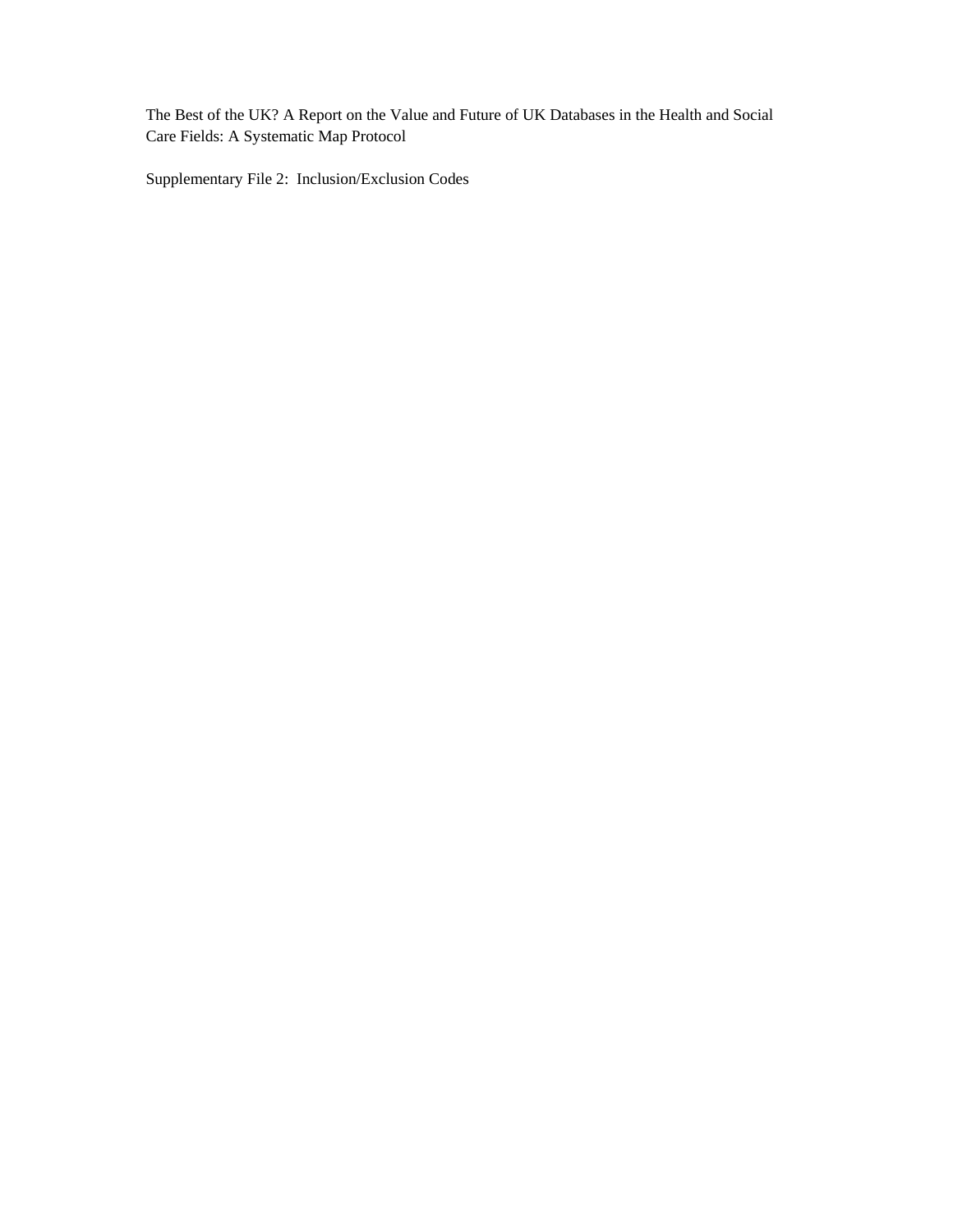| <b>Criterion</b>                                                                                    | <b>Decision</b>                                                         | <b>Guidance notes</b>                                                                                                                                                                                                                                                                                                                                                                                                                                                              |
|-----------------------------------------------------------------------------------------------------|-------------------------------------------------------------------------|------------------------------------------------------------------------------------------------------------------------------------------------------------------------------------------------------------------------------------------------------------------------------------------------------------------------------------------------------------------------------------------------------------------------------------------------------------------------------------|
| 1. YEAR: Was the<br>document published during<br>or after 1990?                                     | If yes or unclear, proceed to 2.<br>If no, use EX1 - NOT YEAR           | Exclude if Item is published before 1990                                                                                                                                                                                                                                                                                                                                                                                                                                           |
| 2. TOPIC: Does the<br>document focus on a<br>British database?                                      | If yes or unclear, proceed to 3.<br>If no, use EX3 - NOT TOPIC          | See attached list of databases that are definitely relevant. Exclude if a British<br>database is not the topical focus of the article (e.g., studies simply saying 'we<br>searched BNI, Medline etc' should be excluded). The item being screened<br>should do more than just deal with the database in passing.                                                                                                                                                                   |
| 3. HEALTH/SOCIAL CARE:<br>Is the document relevant to<br>the field of health and/or<br>social care? | If yes or unclear, proceed to 4.<br>If no, use EX4 - HEALTH/SOCIAL CARE | This might be vague so hedge towards include. Things like mining and<br>engineering are out, for example but if in doubt, proceed to 5.                                                                                                                                                                                                                                                                                                                                            |
| 4. INCLUDE                                                                                          | Retrieve full-text document.<br>End of criteria.                        | To get to this stage, and therefore be included in the review, the item should<br>• be about any of the resources listed below - e.g. an editorial of HEED, or<br>review of BNI, etc, or<br>· discuss any of the resources listed (i.e. indexing, comprehensiveness of<br>content, effectiveness of retrieving RCTs - e.g. is BNI better than Medline, a<br>comparison of AMED and Medline etc), or<br>• be vague or have no abstract and so full-text document must be retrieved. |